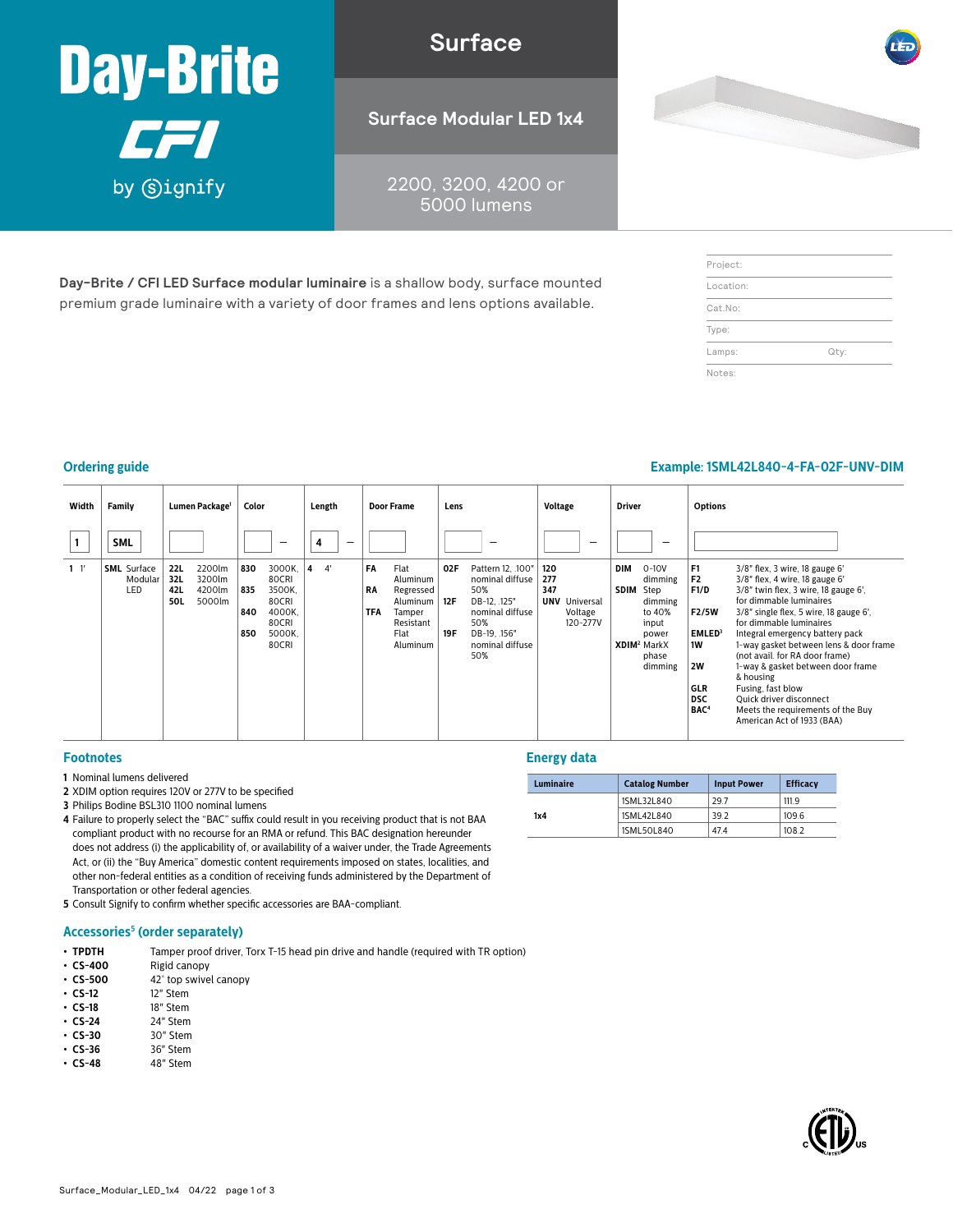# **1SML** Surface Modular LED luminaire 1x4 2200, 3200, 4200, or 5000 lumens

#### **Application**

- High efficacy long life solid state lighting platform.
- General lighting distribution is excellent for ambient lighting.
- High CRI source provides excellent color rendering, 80 CRI minimum.
- LEDs are an excellent source for use with controls since frequent switching does not affect the life of the light source.

#### **Construction/Finish**

- Surface or pendant mounting requires 2 stems.
- 4" deep metal sided unit.
- Housing is multi-stage phosphate treated for maximum corrosion resistance and painted after fabrication with white polyester powder coating.
- K.O.'s provided in ends allow individual or continuous row mounting.

#### **Electrical**

- Standard 0–10V dimming.
- Driver and LED boards are accessible from below. LED boards are individually replaceable if required.
- Five-year luminaire limited warranty including LED boards and driver. Visit www.philips. com/warranties for complete warranty information.
- High efficiency LEDs have 50,000 hour rated life (defined by testing at 70% lumen maintenance (L70)), based on 25°C ambient operating temperature.
- cETLus listed to UL and CSA standards, suitable for damp location.
- Many luminaire components, such as reflectors, refractors, lenses, sockets, lampholders, and LEDs are made from various types of plastics which can be adversely affected by airborne contaminants. If sulfur based chemicals, petroleum based products, cleaning solutions, or other contaminants are expected in the intended area of use, consult factory for compatibility.

#### **Enclosure**

- Mitered corner door frames painted after fabrication with a choice of Flat Aluminum, Regressed Aluminum, or Tamper Resistant Flat Aluminum.
- Door frames standard with guide post spring loaded latches.
- Prismatic acrylic pattern 12 lens standard (02F). Other lenses optional.
- Can be hinged and latched from either side.
- TFA Door latches secured with 2 Torx head pin drive screws
- Special screwdriver required for TFA door, catalog #TPDTH sold separately



#### **Photometry**

**Dimensions**

 4-1/16  $(104 \, \text{mm})$ 

 $\ddot{\phantom{1}}$ 

#### **Surface Modular LED 1x4 3200 nominal delivered lumens LER – 112**

|                    |                                                         | Candlepower |              |              |              |                         | <b>Light Distribution</b>                                                                  |              |     |              |          | Average Luminance |              |                       |  |  |
|--------------------|---------------------------------------------------------|-------------|--------------|--------------|--------------|-------------------------|--------------------------------------------------------------------------------------------|--------------|-----|--------------|----------|-------------------|--------------|-----------------------|--|--|
| <b>Catalog No.</b> | 1SML32L840-4-FA-02F-UNV-DIM                             |             |              |              |              | <b>Degrees</b>          |                                                                                            | Lumens       |     | % Luminaire  | Angle    | End               | 45°          | <b>Cross</b>          |  |  |
| Test No.           | 36646                                                   | Angle       | End          | 45           | Cross        | $0 - 30$                |                                                                                            | 1187         |     | 35.7         | 45       | 4071              | 3764         | 3368                  |  |  |
| S/MH               | 1.1                                                     |             | 1586         | 1586         | 1586         | $0 - 40$<br>$0 - 60$    |                                                                                            | 1857<br>2839 |     | 55.8<br>85.3 | 55<br>65 | 3044<br>2397      | 2615<br>2016 | 2311<br>2012          |  |  |
| Lamp Type          | LED                                                     | 15          | 1560<br>1491 | 1577<br>1504 | 1584<br>1504 | $0 - 90$                |                                                                                            | 3327         |     | 100.0        | 75       | 2207              | 2016         | 2234                  |  |  |
| Lumens             | 3327                                                    | 25<br>35    | 1343<br>1113 | 1339<br>1080 | 1322<br>1029 | $0 - 180$               |                                                                                            | 3327         |     | 100.0        | 85       | 2505              | 2213         | 2477                  |  |  |
| <b>Input Watts</b> | 30<br>45<br>825<br>683<br>763                           |             |              |              |              |                         | <b>Coefficients of Utilization</b><br>EFFECTIVE FLOOR CAVITY REFLECTANCE 20 PER (pfc=0.20) |              |     |              |          |                   |              |                       |  |  |
|                    |                                                         | 55<br>65    | 501<br>290   | 430<br>244   | 380<br>244   |                         | 80                                                                                         | 70           | 50  |              |          |                   |              |                       |  |  |
|                    |                                                         | 75          | 164          | 150          | 166          | pcc<br><b>DW</b>        | 70                                                                                         | 50           | 30  | 70           | 50       | 30                | 50           | 30                    |  |  |
|                    |                                                         | 85          | 63           | 55           | 62           | <b>RCR</b>              |                                                                                            |              |     |              |          |                   |              |                       |  |  |
|                    | Comparative yearly lighting energy cost per 1000 lumens |             |              |              |              | $\Omega$                | 118                                                                                        | 118          | 118 | 115          | 115      | 115               | 111          | 111                   |  |  |
|                    | $-$ \$2.14 based on 3000 hrs. and \$.08 pwr KWH.        |             |              |              |              |                         | 110                                                                                        | 105          | 102 | 107          | 103      | 100               | 98           | 95                    |  |  |
|                    |                                                         |             |              |              |              |                         | 101                                                                                        | 93           | 86  | 97           | 92       | 85                | 88           | 82                    |  |  |
|                    | The photometric results were obtained in the Day-Brite  |             |              |              |              | $\overline{\mathbf{z}}$ | 93                                                                                         | 82           | 76  | 91           | 81       | 75                | 79           | 72                    |  |  |
|                    | laboratory which is NVLAP accredited by the National    |             |              |              |              |                         | 85                                                                                         | 75           | 67  | 83           | 73       | 66                | 70           | 65                    |  |  |
|                    | Institute of Standards and Technology.                  |             |              |              |              |                         | 80                                                                                         | 68           | 59  | 78           | 67       | 58                | 65           | $\overline{57}$       |  |  |
|                    |                                                         |             |              |              |              | 6                       | 73                                                                                         | 61           | 53  | 71           | 60       | 53                | 58           | 52                    |  |  |
|                    |                                                         |             |              |              |              |                         | 68                                                                                         | 56           | 47  | 67           | 56       | 47                | 54           | 46                    |  |  |
|                    |                                                         |             |              |              |              | 8                       | 65                                                                                         | 52           | 44  | 63           | 51       | 44                | 50           | 42                    |  |  |
|                    |                                                         |             |              |              |              | 9                       | 59                                                                                         | 47           | 40  | 58           | 46       | 40                | 46           | 39<br>$\overline{35}$ |  |  |
|                    |                                                         |             |              |              |              | 10 <sup>2</sup>         | 56                                                                                         | 44           | 36  | 56           | 44       | 36                | 42           |                       |  |  |